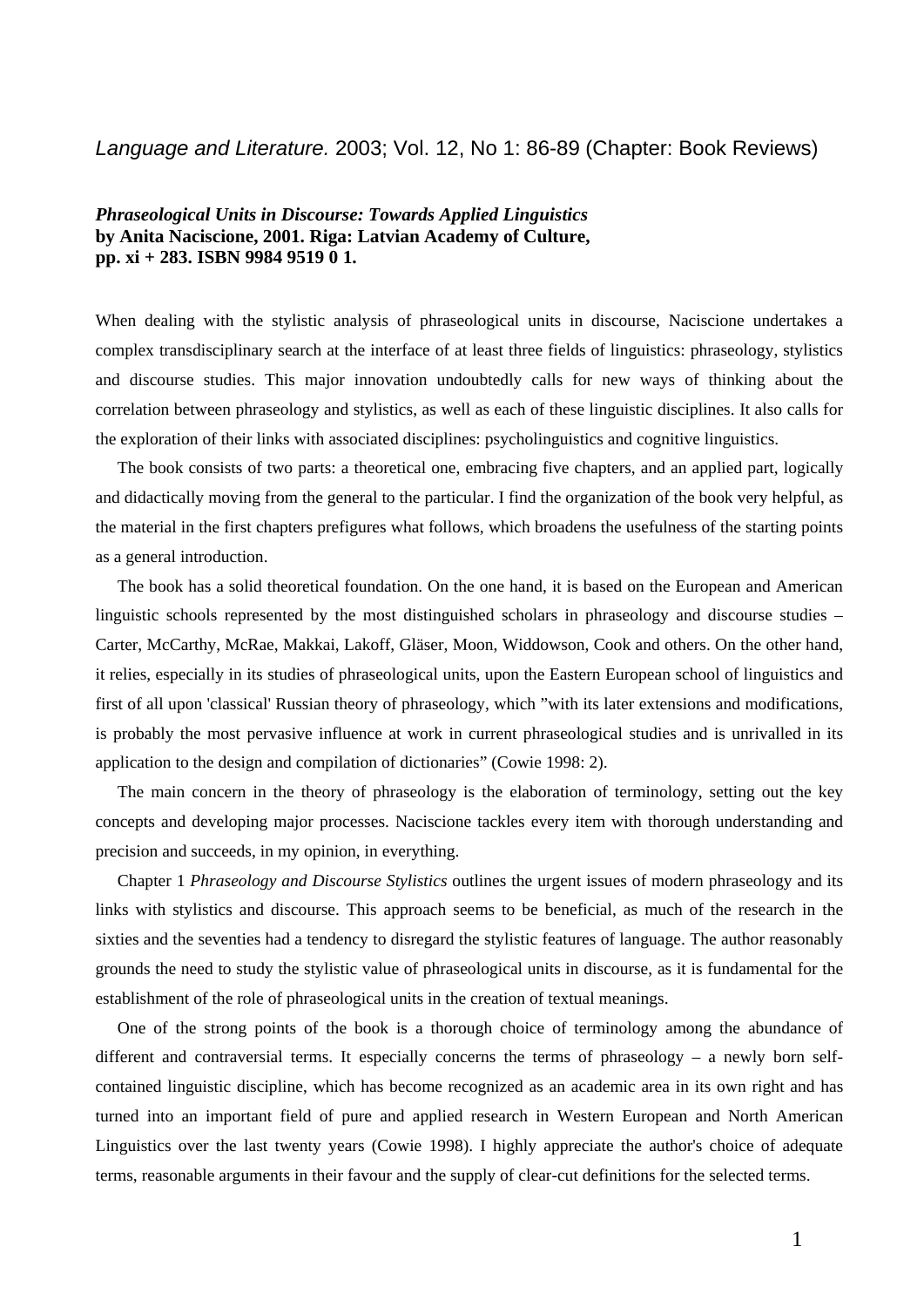The Glossary of the key terminology is in itself a reliable source of knowledge for students, as all the entries are provided with accurate and sufficient definitions. I share the opinion of my students who believe that it is a unique book for L2 learners to gain information on the the essential terms in phraseology.

When arguing against the use of the term *idiom* in her book, because of its ambiguity and lack of distinctiveness, Naciscione follows Kunin (one of the founders of classical Russian phraseology) in believing that there are two large groups of fixed word combinations: phraseological units and stable word combinations of non-phraseological character. I fully agree to this reasonable subdivision that appears to be universal in the sense of its applicability to research of not only in English phraseology but also phraseological systems of the German, Swedish, Romance and Slavonic languages. Consequently, the author keeps to the term *a phraseological unit* which is defined by Kunin as 'a stable combination of words with a fully or partially figurative meaning' [Kunin 1970: 210]. Undoubtedly this definition is best suited for the purpose of the book as it includes two inherent properties of praseological units: a) stability and b) figurative meaning, which distinguishes these units from variable word combinations and also from set expressions with no figurative meaning.

In Chapter 2 *Identification of Phraseological Units in Discourse* the author shows the role of the base form in the identification process of the PU (phraseological unit), gives the most important features of core use of the PU, explains the essence of the concept of instantial stylistic use and singles out its main features and proposes an identification procedure of PUs.

This chapter includes the second major innovation of the book that consists in introducing the term *the base form* of the PU in the English language to indicate the form of the phraseological unit to which other forms of the PU can be related and with which they can be compared. The author adequately visualizes the base form of the PU as a 'decontextualized unit of language' which is 'generic to all manifestations of a particular PU in discourse or a totality of discourses' (p. 22). I consider this idea essential for the theory of phraseological stylistics because the identification process of the PU demands a profound understanding of the base form as an element of the system of language and its realization in discourse either in core use or in instantial use.

The third innovation is the term *core use* introduced by Naciscione to denote the basic, most common, essential form and meaning, which is the invariable of the PU, available to a language user, constituting the 'perfect example'. To draw a clear line of demarcation between *core use* and *base form* the author gives persuasive textual examples of how core use realizes the cohesive relations inherent in the base form.

The fourth innovation is the term, representing a broad linguistic category, *instantial stylistic use* introduced by the author to denote a particular instance of a unique stylistic application of a PU in discourse, which results in significant changes in its form and meaning determined by the context. Instantial stylistic use is described by the author as a mechanism, which secures stylistic use on each particular occasion and gives rise to a text form and meaning in a specific stylistic instance. This revolutionary idea is very welcome. The author writes: 'Actually form is also the structure of meaning and one of its aspects. With a new discoursal form the PU acquires a new meaning and stylistic effect… The cohesive properties inherent in the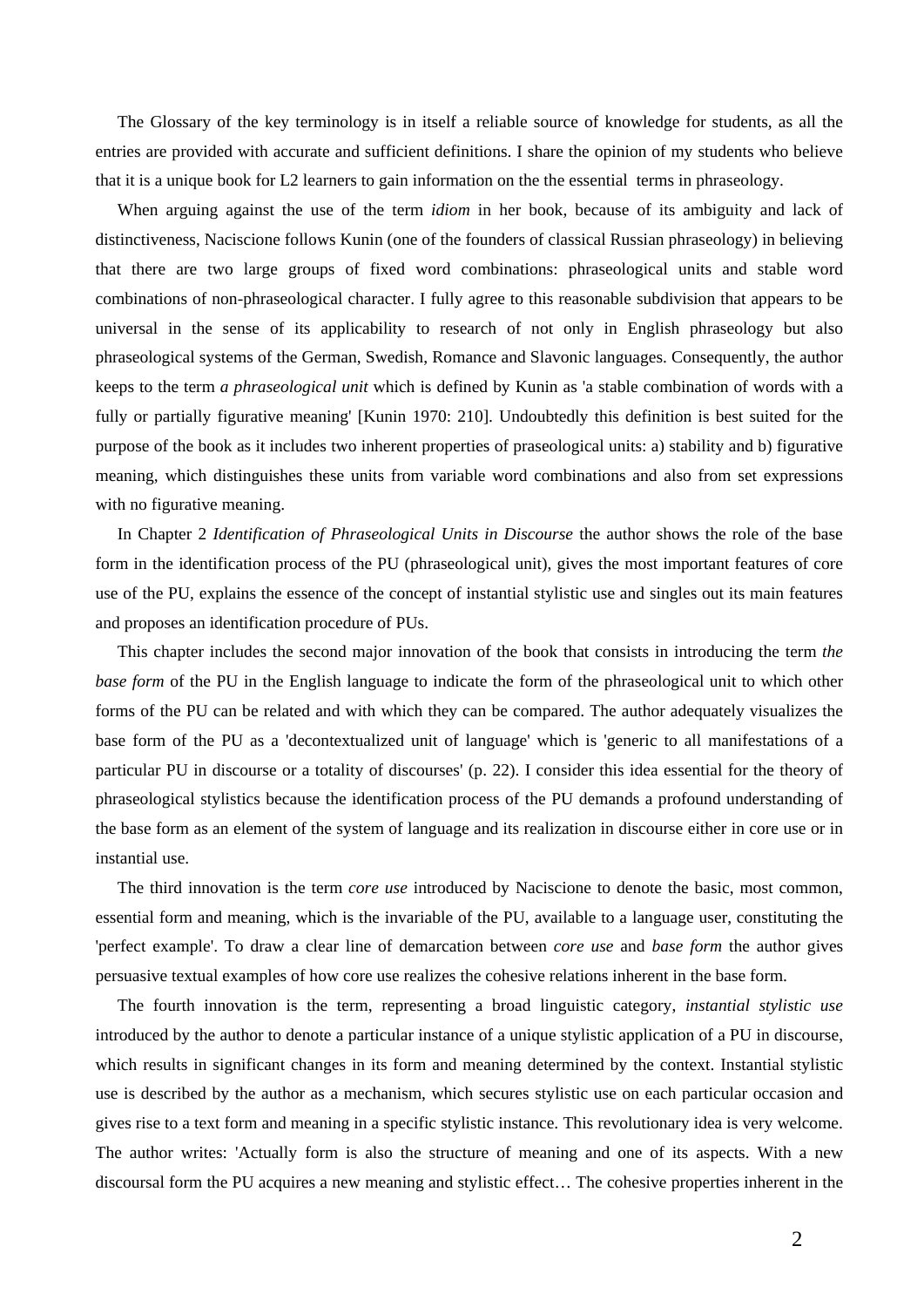base form secure instantial use' (p. 29). The statements of the author on the linguistic value of the terms *core use* and *instantial use* are fortified by a sensible discussion and deepened by singling out and summarizing their most important features.

One of the focuses of the research is extended phraseological metaphor in discourse, whose image may be sustained across sentence boundaries, creating a web of unique interrelationships of figurative meaning. This calls for associative thinking and a cognitive approach to identification and interpretation. This is another revolutionary proposal that I call the fifth innovation: the *identification procedure*, which the author ventures to devise in order to meet the challenges of instantial use in discourse, i.e. the author aims at establishing a set of techniques of identification which would not be based on intuitive understanding of a specific initial form, but would provide a tool to cope with the infinite variety of discoursal forms and meanings. This has been neatly devised, I must admit, as the author singles out a number of discrete steps to aid the process of identification: recognition > verification > comprehension > interpretation. Indeed, my teaching experience with L2 learners at the advanced level enables me to confirm that the sequence of directions set out by Naciscione to establish the identification procedure is very helpful in discovering instantial use in the flow of discourse and ,what is more, it serves to avoid a subjective judgement to a great extent.

Chapter 3 propounds the theory of key concepts of instantial stylistic use in discourse. Developing further the theory of cohesion as a semantic relation (Halliday and Hasan), Naciscione affirms that phraseological cohesion is not only a semantic means, it is also a *stylistic* category, for it reveals both semantic and stylistic ties. Thus the book explores cohesion as one of the basic theoretical concepts in phraseology alongside with stability and figurativeness. Cohesion of the base form derives from phraseological meaning and the organization of the unit. It is Naciscione who reveals to us that phraseological cohesion is an essential feature of the progressive development of text, as it secures continuity of phraseological ties in discourse. The author proves with linguistic elegance that sustained stylistic use of a phraseological unit enhances the perception of the text as a cohesive and coherent entity.

The author singles out the main features of another key concept. *An instantial pattern* is viewed as a set of stylistic resources which are drawn upon for the purpose of creating text, which I think may be regarded as another innovation in the book, and shows vividly that the pattern is the key to understanding the metamorphosis of a base form into instantial use.

In Chapter 4 the author presents the most common patterns of instantial stylistic use of phraseological units in discourse and Chapter 5 is aimed at having a closer look at the potential of phraseological resources in weaving a seamless web of discourse. I think the discussion of the diminutive seems a bit protracted, though new and helpful.

The author explores phraseological meaning in discourse from the cognitive point of view. She argues against the old approach, which treats all phraseological units as clichés and dead metaphors, and claims that phraseological metaphor is alive. A cognitive approach to phraseological units in discourse, which is another innovation in itself, reveals that stylistic use is not a deviation or a violation, but a deliberate choice that